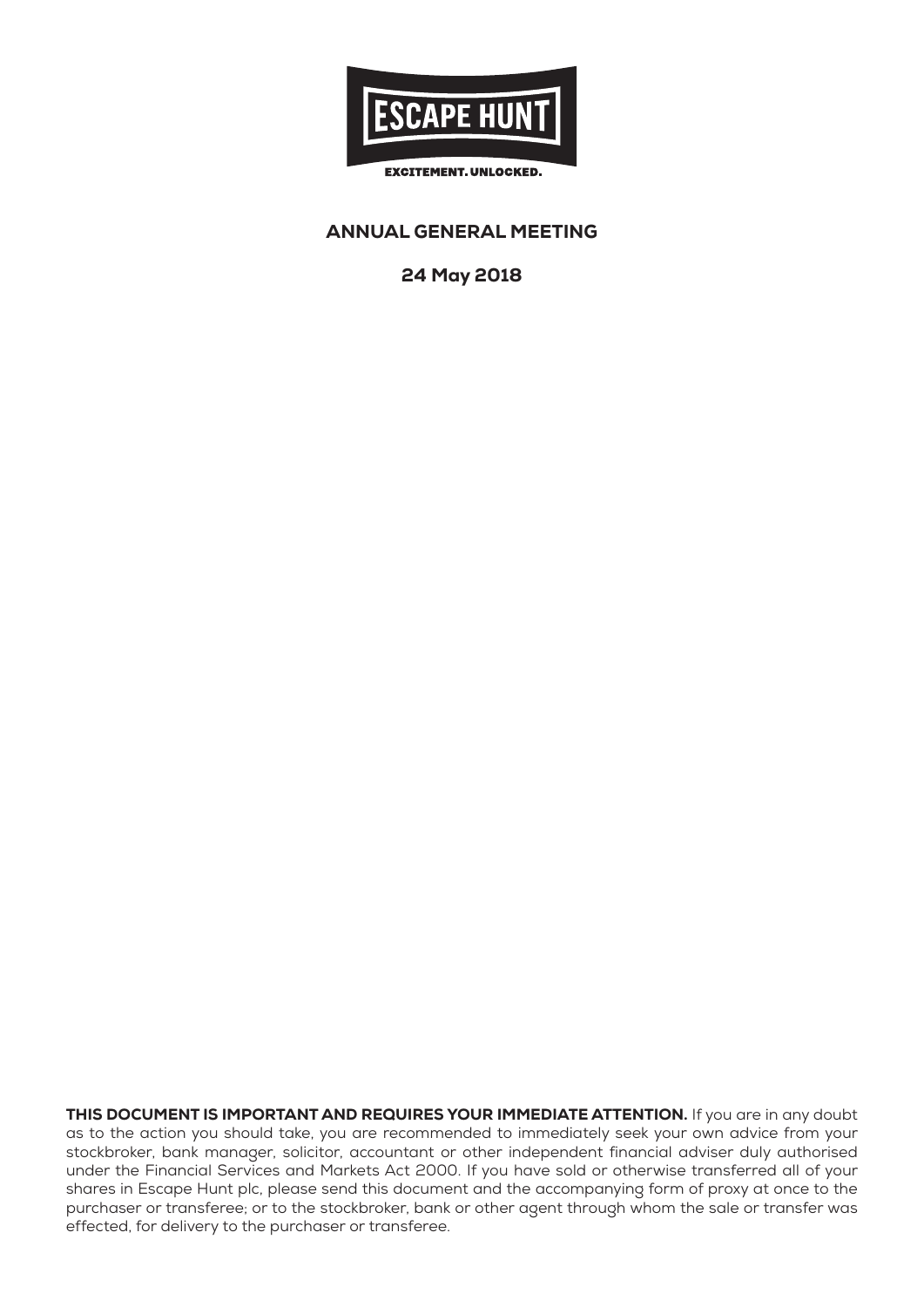#### Escape Hunt plc 3 Pear Place London SE1 8BT

24 April 2018

Dear Shareholder,

I am pleased to send you details of the forthcoming annual general meeting ("AGM") of Escape Hunt plc ("Company"), together with the annual report and accounts for the financial period ended 31 December 2017.

The AGM will be held on 24 May 2018 at the offices of Stockdale Securities, 100 Wood Street, London EC2V 7AN at 12pm.

The following documents are enclosed with this letter:

- Notice of AGM
- Report and Accounts
- Form of Proxy (and prepaid envelope)

### Action to be taken

You are requested to complete and return the Form of Proxy in accordance with the instructions printed on it so that it arrives no later than 12.00pm on 22 May 2018. If you complete and return the Form of Proxy, you can still attend and vote at the AGM in person if you wish.

#### Recommendation

The Board considers the resolutions to be proposed at the AGM to be in the best interests of the Company and its shareholders as a whole. The Directors unanimously recommend that you vote in favour of the resolutions as they intend to do in respect of their own beneficial holdings. In making this recommendation, each Director abstains in relation to the resolution for his or her own reappointment.

Yours sincerely

Richard Rose Chairman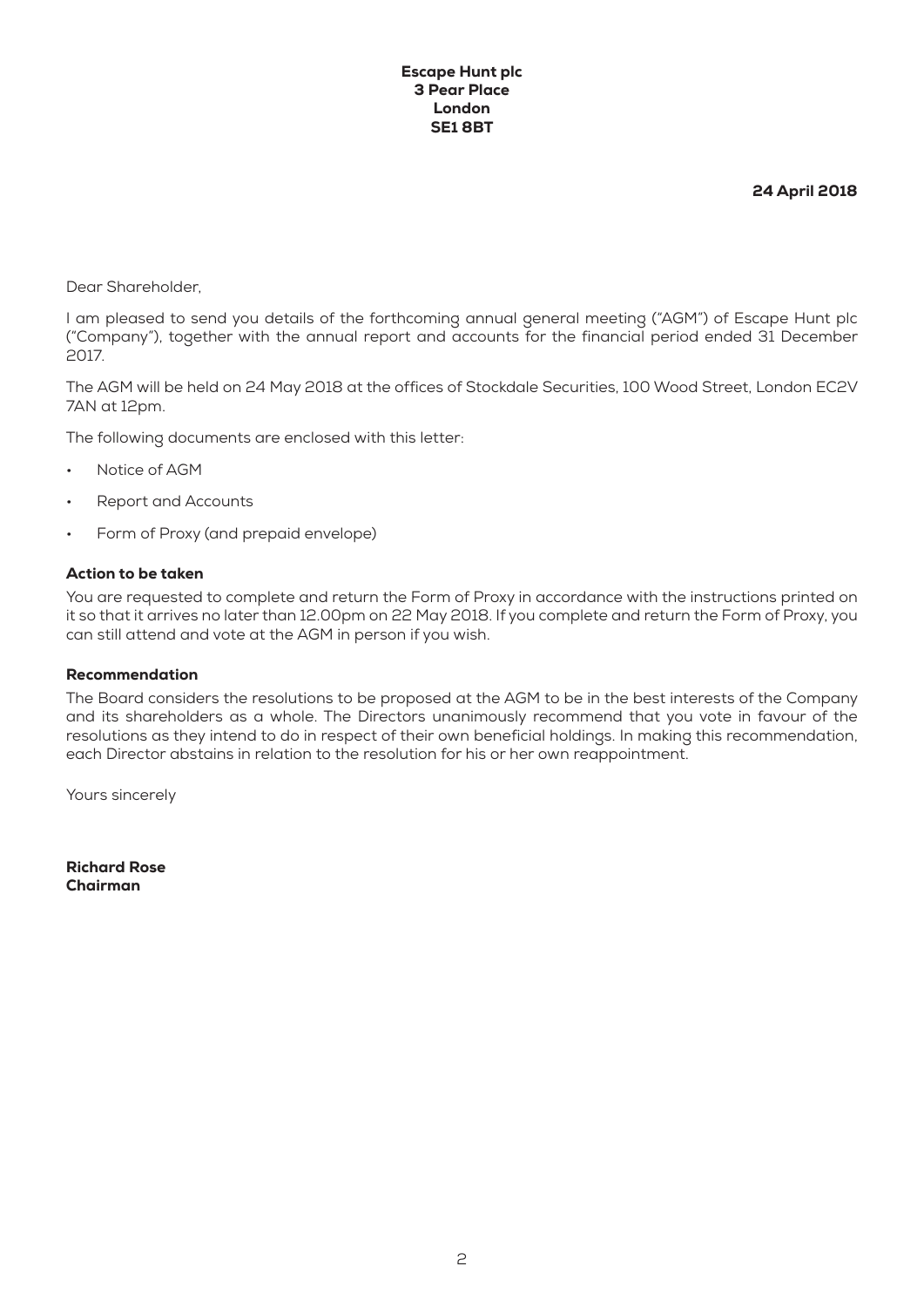## Resolutions to be proposed at the AGM

Set out below is an explanation of the resolutions set out in the Notice of AGM.

## Resolution 1 – to receive the annual report and accounts – ordinary resolution

The Chairman will present the Annual Report and Accounts for the financial period ended 31 December 2017 to the AGM. A copy of the Annual Report and Accounts accompanies this notice to shareholders.

### Resolutions 2 and 3 – reappointment of auditors and auditors' remuneration – ordinary resolutions

Resolution 2 relates to the reappointment of KPMG LLP as auditors of the Company to hold office until the next AGM of the Company.

Resolution 3 authorises the Directors to set the remuneration of the Company's auditors.

## Resolutions 4 – 8 – reappointment of Directors – ordinary resolutions

In line with best practice, all of the Directors will retire and be proposed for re-election at the AGM. Resolutions 4 – 8 seek your approval to re-elect these individuals as Directors of the Company.

#### Resolution 9 – authority to allot shares – ordinary resolution

The Companies Act 2006 provides that Directors shall only allot shares with the authority of shareholders in general meeting. The authority given to the Directors at the last annual general meeting to allot (or issue) shares pursuant to section 551 of the Companies Act 2006 expires on the date of this year's annual general meeting.

Resolution 9 will be proposed as an ordinary resolution for the renewal of the Directors' general authority to issue shares in the Company and to grant rights to subscribe for or to convert any security into shares in the Company up to an aggregate nominal amount of £84,413.00 representing approximately one third of the current issued share capital of the Company (excluding treasury shares). In addition, the resolution seeks authority for the Directors to allot shares by way of a pre-emptive rights issue up to an aggregate nominal amount of £84,413.00, representing a further third of the current issued share capital of the Company (excluding treasury shares). The Directors have no present intention of exercising either of these authorities.

## Resolutions 10 and 11 – disapplication of pre-emption rights – special resolution

The Companies Act 2006 also provides that any allotment of new shares for cash must be made pro rata to individual shareholders' holdings, unless such provisions are disapplied under section 570 of the Companies Act 2006.

Resolution 10 will be proposed as a special resolution for the renewal of the Directors' authority to allot equity securities for cash, without first offering them to shareholders pro rata to their holdings. This authority facilitates issues made by way of rights to shareholders which are not strictly in accordance with section 561(1) of the Companies Act 2006, and authorises other allotments of shares up to a maximum aggregate nominal amount of £12,662.00, representing approximately 5 per cent. of the current issued ordinary share capital of the Company. The Directors have no present intention of exercising this authority.

Resolution 11 will be proposed as a special resolution. It will, in addition to any authority granted pursuant to resolution 10 above, give the Directors authority to allot equity securities free of pre-emption rights, up to a nominal value of £12,662.00, representing an additional 5 per cent. of the issued share capital, for transactions which the Board determines to be an acquisition or other specified capital investment.

The disapplication authority proposed by resolutions 10 and 11 is in line with institutional shareholder guidance, and in particular with the Pre-Emption Group's Statement of Principles (the "Pre-Emption Principles"). The Pre-Emption Principles were revised in 2015 to allow the authority for an issue of shares otherwise than in connection with a pre-emptive offer to be increased from 5 per cent. to 10 per cent. of the Company's issued ordinary share capital, provided that the Company confirms that it intends to use the additional 5 per cent. authority only in connection with an acquisition or specified capital investment. The Board therefore confirms, in accordance with the Pre-Emption Principles, that to the extent that the authority in paragraph (i) of resolution 11 is used for an issue of ordinary shares in addition to the amount referred to at paragraph (ii) of resolution 10, it intends that it will only be used in connection with an acquisition or specified capital investment which is announced contemporaneously with the issue, or which has taken place in the preceding six-month period and is disclosed in the announcement of the issue.

To reflect best practice, as set out in the Pre-Emption Group's monitoring report and template resolutions published in May 2016, resolutions 10 and 11 are proposed as two separate resolutions.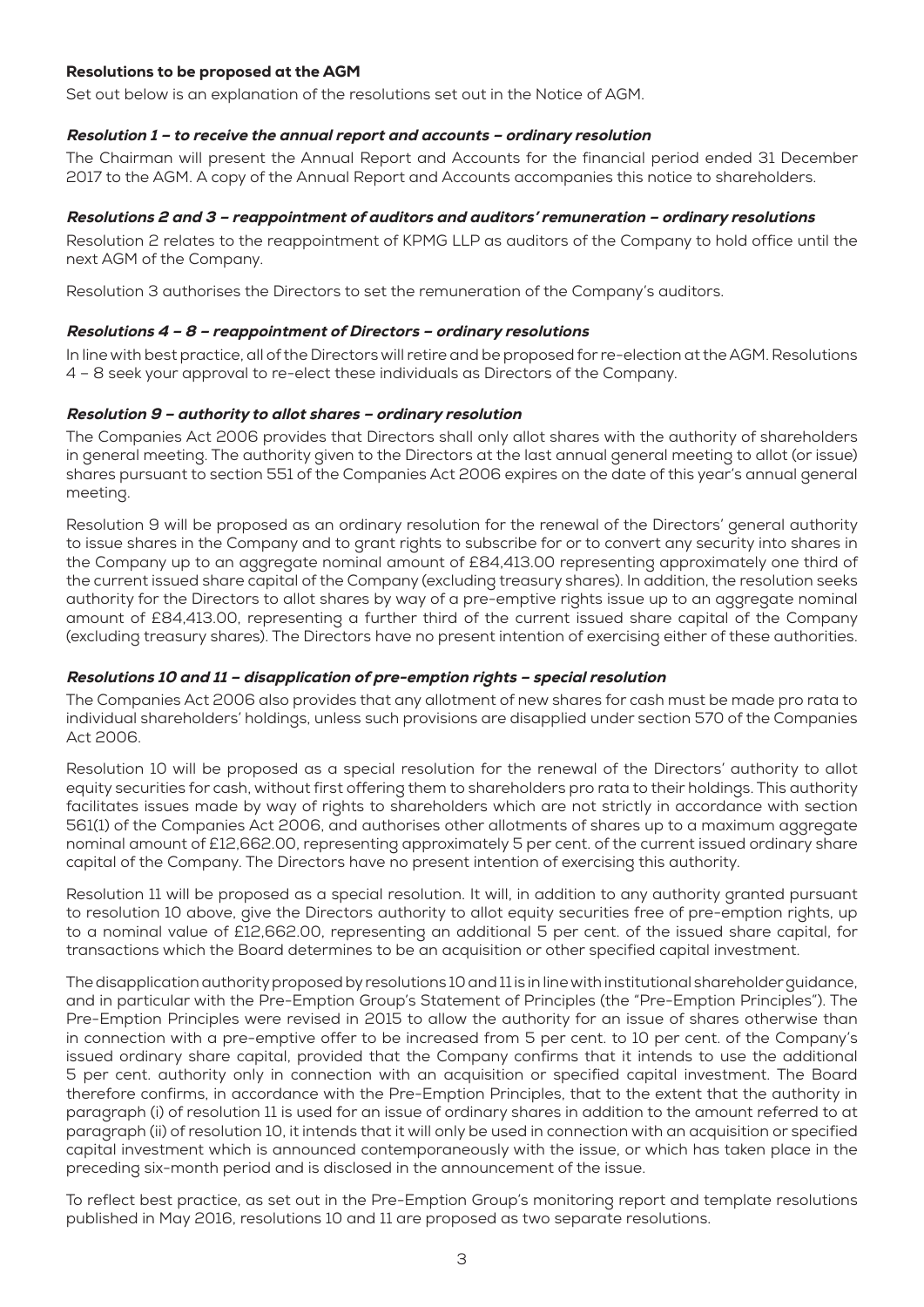The Board also confirms, in accordance with the Pre-emption Principles, that it does not intend to issue shares for cash representing more than 7.5 per cent. of the Company's issued ordinary share capital in any rolling three-year period other than to existing shareholders, save as permitted in connection with an acquisition or specified capital investment as described above, without prior consultation with shareholders.

The authorities granted under resolutions 9, 10 and 11 will expire at the next annual general meeting, or, if earlier, at the close of business on the date falling 15 months after the date of the annual general meeting.

## Resolution 12 – purchase of own shares – special resolution

Resolution 12 will be proposed as a special resolution for the renewal of the Company's authority to purchase its own shares in the market during the period until the next annual general meeting of the Company for up to 2,025,925 Ordinary Shares, representing approximately 10 per cent. of the issued ordinary share capital of the Company. The price payable shall not be more than 5 per cent. above the average of the middle market quotation for ordinary shares as derived from the AIM Appendix to the Daily Official List of the London Stock Exchange for the 5 business days before the purchase is made and in any event not more than the higher of the price of the last independent trade and the highest current independent purchase bid on the trading venue where the purchase was carried out and not less than 1.25p per share, being the nominal value of the shares.

It is the Directors' intention only to exercise the authority to purchase the Company's shares where it would increase the earnings per share of those Ordinary Shares that are not re-purchased. This power will only be used if the Directors consider that to do so would be in the best interests of shareholders generally. Save to the extent purchased pursuant to the regulations concerning treasury shares any Ordinary Shares purchased in this way will be cancelled and the number of shares in issue will be accordingly reduced. The Company may hold in treasury any of its own Ordinary Shares that it purchases pursuant to the relevant regulations and the authority conferred by this resolution. This would give the Company the ability to re-issue treasury shares quickly and cost effectively and would provide the Company with greater flexibility in the management of its capital base. As at 23 April 2018 (the last practicable date prior to the publication of this document) options to subscribe for a total of 41,666 Ordinary Shares were outstanding under the Company Share Option Plan representing 0.20 per cent of the issued share capital of the Company (excluding treasury shares) at that date and 0.23 per cent of the issued share capital of the Company (excluding treasury shares) if the authority sought by this resolution were to be exercised in full.

## Resolution 13 – political donations – ordinary resolution

Resolution 13 will be proposed as an ordinary resolution to authorise the making of political donations and political expenditure. Part 14 of the Companies Act 2006 requires companies to obtain the approval of shareholders before such political donations or expenditure can be made.

Although the Company does not make what were usually regarded as political donations, it may incur expenditure on such items as sponsorship or attendance at political discussions and business liaison events organised by political parties within the EU on a non-partisan basis in order to make them aware of industry trends and key arguments affecting our industry, as well as supporting the work of think tanks. Some of our activities may be caught by the extended definitions of the Act, and this resolution is being proposed on a precautionary basis to allow the Company to continue its current activities. The policy of not giving any cash contribution to political parties or independent election candidates will continue.

# Resolution 14 – general meetings on 14 clear days' notice – special resolution

The Companies Act 2006 provides that the notice period for general meetings for traded companies is 21 clear days unless shareholders approve a shorter notice period, which cannot be less than 14 clear days. The Company is not a traded company pursuant to the Companies Act 2006 however it has chosen to put resolution 14 to shareholders to comply with the UK Corporate Governance Code and best practice.

Resolution 14 will be proposed as a special resolution to authorise the calling of general meetings of the Company (other than an annual general meeting) on not less than 14 clear days' notice.

The authority granted by this resolution 14 (if passed) will be effective until the next annual general meeting of the Company. It is the Directors' intention not to call a general meeting on less than 14 working days' notice unless there is a need for urgency and the shorter notice period is not intended to be used as a matter of routine.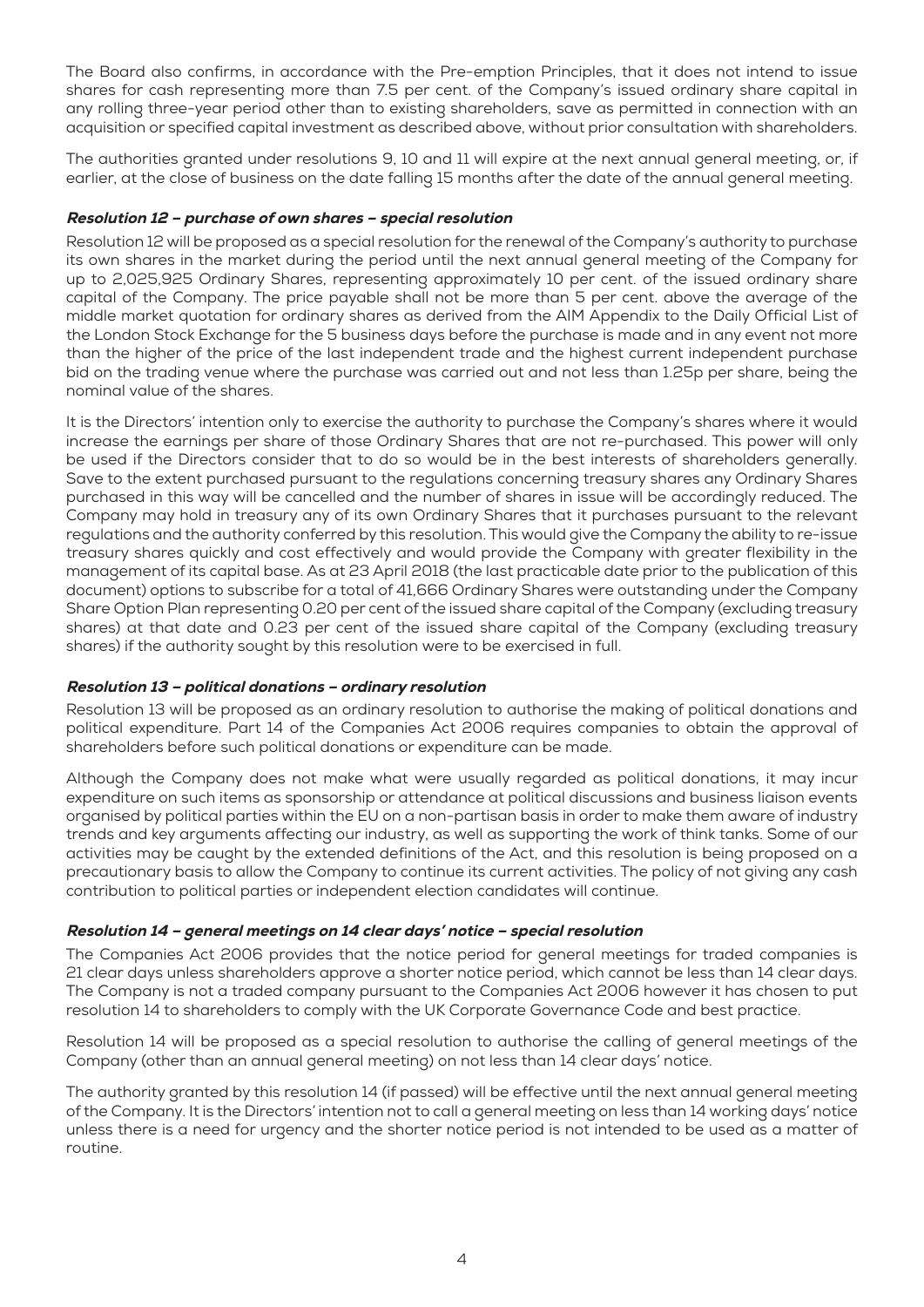# ESCAPE HUNT PLC ("the Company")

# NOTICE OF ANNUAL GENERAL MEETING

NOTICE IS HEREBY GIVEN that the annual general meeting of the Company will be held at Stockdale Securities, 100 Wood Street, London EC2V 7AN on 24 May 2018 at 12pm for the following purposes:

#### Ordinary Business

- 1. To receive and adopt the accounts for the financial period ended 31 December 2017, together with the Reports of the Directors and of the Auditors thereon.
- 2. To re-appoint KPMG LLP as auditors to the Company, to hold office until the end of the next general meeting at which accounts are laid before the Company.
- 3. To authorise the Directors to determine the remuneration of the auditors of the Company.
- 4. To re-elect Richard Rose as a Director.
- 5. To re-elect Richard Harpham as a Director.
- 6. To re-elect Alistair Rae as a Director.
- 7. To re-elect Adrian Jones as a Director.
- 8. To re-elect Karen Bach as a Director.

To transact any other ordinary business of the Company.

#### Special Business

As special business, to consider and if thought fit pass the following resolutions which will be proposed as to resolutions 9 and 13 as ordinary resolutions and as to resolutions 10, 11, 12 and 14 as special resolutions:

9. (i) THAT, subject to and in accordance with Article 7 of the Articles of Association of the Company, the board be and it is hereby generally and unconditionally authorised pursuant to section 551 of the Companies Act 2006 (in substitution for any existing authority to allot shares) to allot shares in the Company and to grant rights to subscribe for or to convert any security into shares in the Company up to an aggregate nominal amount of £84,413.00 provided that such authority shall expire at the end of the next annual general meeting of the Company after the passing of this resolution (or, if earlier at the close of business on 24 August 2019, save that the Company may before such expiry make an offer or agreement which would or might require such shares to be allotted or rights to subscribe for or convert securities into shares to be granted after such expiry, and the board may allot shares and grant rights to subscribe or convert securities into shares in pursuance of such offer or agreement as if the authority conferred by this resolution had not expired,

and further,

- 9. (ii) THAT the board be and it is hereby generally and unconditionally authorised to exercise all powers of the Company to allot equity securities (within the meaning of section 560 of the said Act) in connection with a rights issue in favour of ordinary shareholders where the equity securities respectively attributable to the interests of all ordinary shareholders are proportionate (as nearly as may be) to the respective numbers of ordinary shares held by them up to an aggregate nominal amount of £84,413.00 provided that this authority shall expire at the end of the next annual general meeting of the Company after the passing of this resolution, save that the Company may before such expiry make an offer or agreement which would or might require equity securities to be allotted after such expiry and the board may allot equity securities in pursuance of such an offer or agreement as if the authority conferred hereby had not expired.
- 10. THAT, if resolution 9 as set out in the notice of this meeting is passed, and in accordance with Article 7 of the Articles of Association of the Company, the board be authorised pursuant to section 570 of the Companies Act 2006 to allot equity securities (as defined in section 560 of the said Act) for cash under the general authority conferred by resolution 9 as set out in the notice of this meeting as if section 561(1) of the said Act did not apply to such allotment, such authority to be limited to allotments of equity securities:
	- (i) in connection with or pursuant to an offer by way of rights, open offer or other pre-emptive offer to the holders of shares in the Company and other persons entitled to participate therein in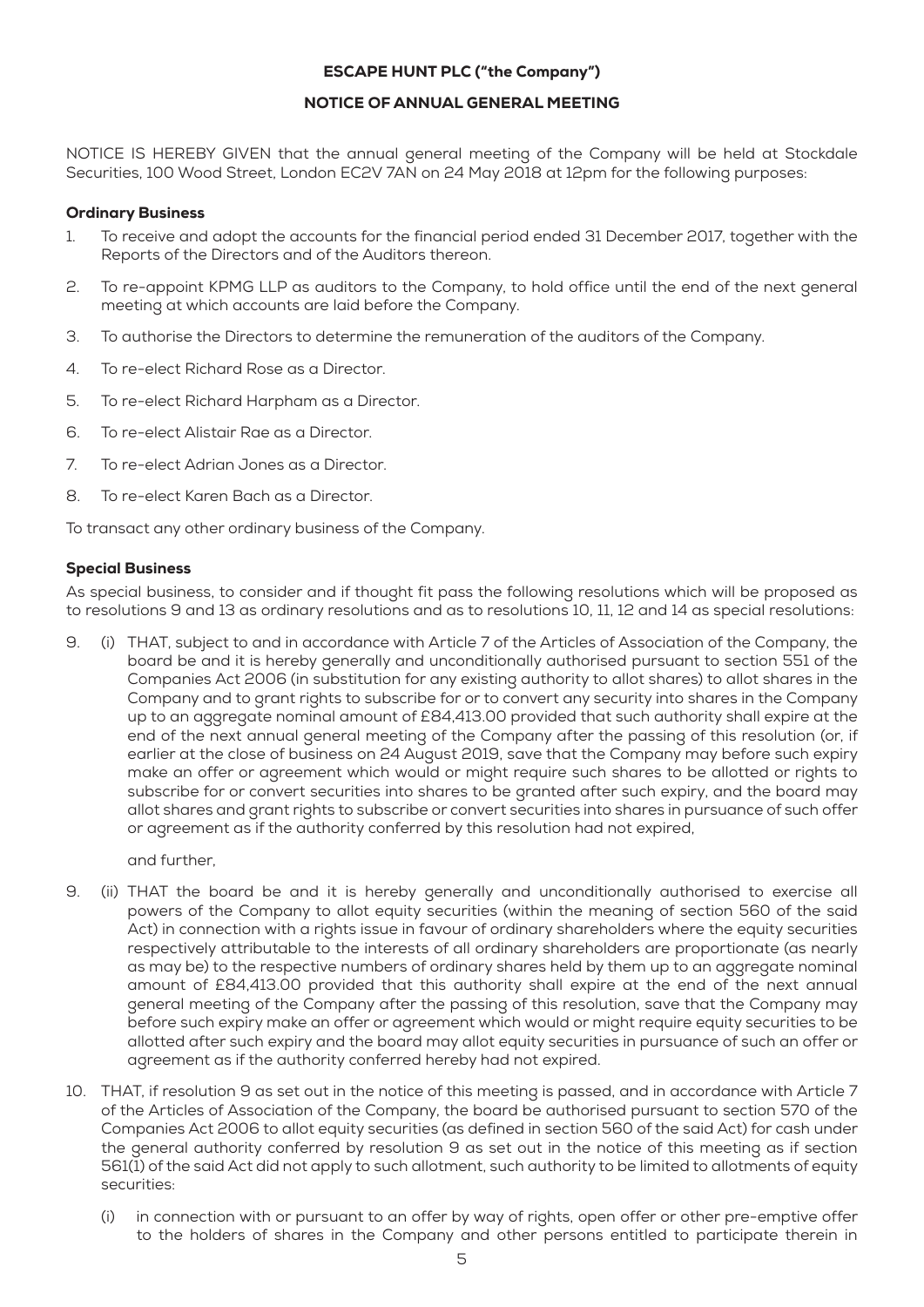proportion (as nearly as practicable) to their respective holdings, subject to such exclusions or other arrangements as the Directors may consider necessary or expedient to deal with fractional entitlements or legal or practical problems under the laws of any territory or the regulations or requirements of any regulatory authority or any stock exchange in any territory; and

(ii) otherwise than under paragraph (i) above, up to a nominal amount of £12,662.00

such authority to expire at the end of the next annual general meeting of the Company after the passing of this resolution (or, if earlier, at the close of business on 24 August 2019, but in each case prior to its expiry, the Company may make offers or enter into agreements, which would or might require equity securities to be allotted after the authority expires, and the board may allot equity securities under any such offer or agreement as if the authority had not expired.

- 11. THAT, if resolution 9 as set out in the notice of this meeting is passed and in accordance with Article 7 of the Articles of Association of the Company, the board be authorised pursuant to section 570 of the Companies Act 2006 in addition to any authority granted under resolution 10 as set out in the notice of this meeting to allot equity securities (as defined in section 560 of said Act) for cash under the authority given by that resolution and/or to sell ordinary shares held by the Company as treasury shares for cash as if section 561(1) of the said Act did not apply to any such allotment or sale, such authority to be:
	- (i) limited to the allotment of equity securities or sale of treasury shares up to a nominal amount of £12,662.00; and
	- (ii) used only for the purposes of financing (or refinancing, if the authority is to be used within six months after the original transaction) a transaction which the board of the Company determines to be an acquisition or another capital investment of a kind contemplated by the Statement of Principles on Disapplying Pre-Emption Rights most recently published by the Pre-Emption Group prior to the date of this notice,

such authority to expire at the end of the next Annual General Meeting of the Company (or, if earlier, at the close of business on 24 August 2019) but in each case, prior to its expiry the Company may make offers, and enter into agreements, which would, or might, require equity securities to be allotted (and treasury shares to be sold) under any such offer or agreement as if the authority had not expired.

- 12. THAT the Company be generally and unconditionally authorised, pursuant to section 701 of the Companies Act 2006, to make market purchases (as defined in section 693(4) of the Companies Act 2006) of up to 2,025,925 Ordinary Shares of 1.25p each in the capital of the Company (being approximately ten per cent. of the current issued ordinary share capital of the Company) on such terms and in such manner as the Directors of the Company may from time to time determine, provided that:
	- (a) the amount paid for each share (exclusive of expenses) shall not be more than the higher of (1) five per cent. above the average of the middle market quotation for ordinary shares as derived from the AIM Appendix to the Daily Official List of the London Stock Exchange for the five business days before the date on which the contract for the purchase is made, and (2) an amount equal to the higher of the price of the last independent trade and the highest current independent bid as derived from the trading venue where the purchase was carried out or less than 1.25p per share; and
	- (b) the authority herein contained shall expire at the end of the annual general meeting of the Company to be held in 2019 or, if earlier, at the close of business on the date falling 15 months after the date of the annual general meeting provided that the Company may, before such expiry, make a contract to purchase its own shares which would or might be executed wholly or partly after such expiry, and the Company may make a purchase of its own shares in pursuance of such contract as if the authority hereby conferred had not expired.
- 13. THAT the Company be authorised to make donations to political parties, to independent election candidates and to political organisations and to incur political expenditure (in each case as defined in Part 14 of the Companies Act 2006) not exceeding £20,000 in total during the period of one year beginning with the date of the 2018 annual general meeting.
- 14. THAT a general meeting of the Company, other than an annual general meeting, may be called on not less than 14 clear days' notice.